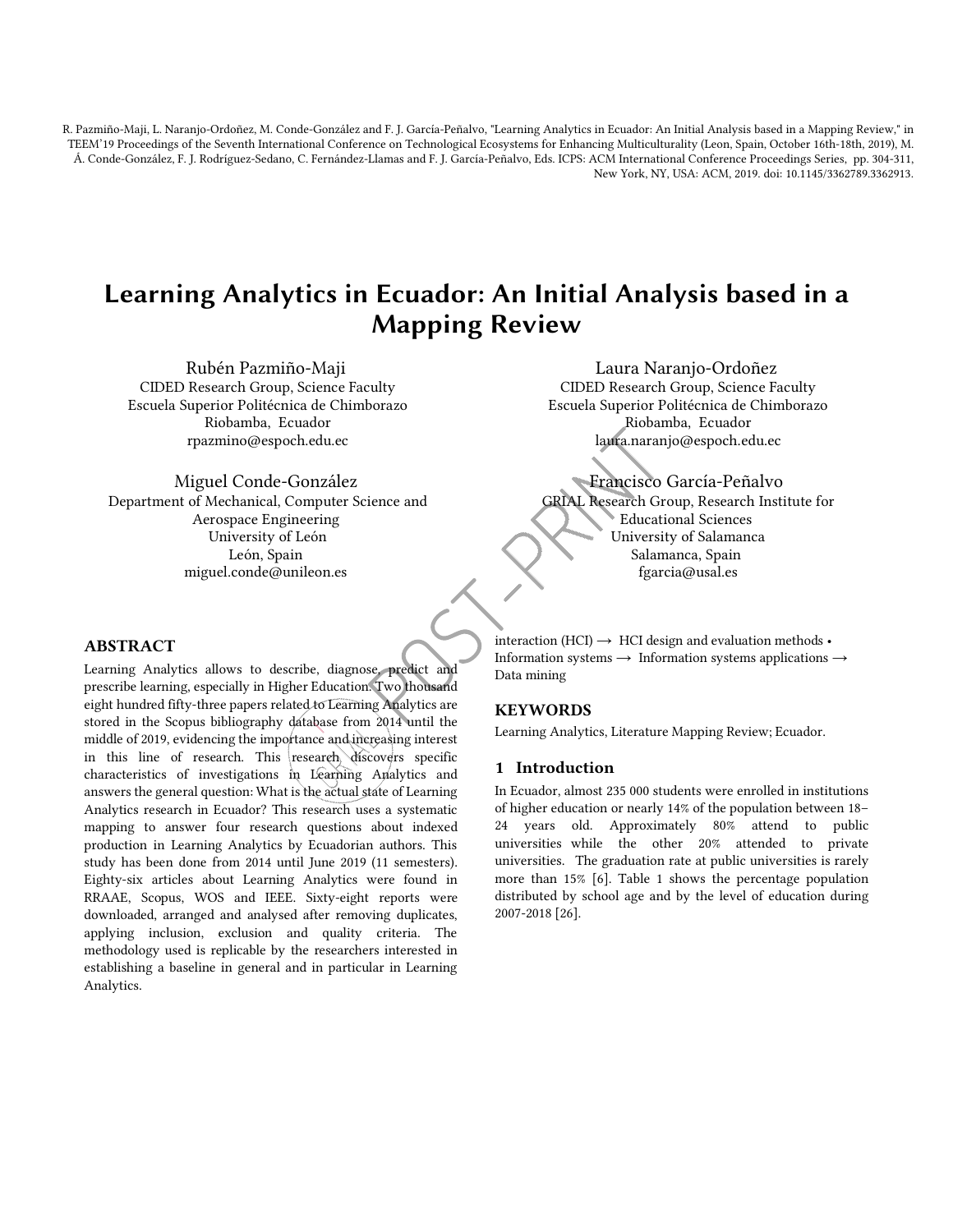<span id="page-1-0"></span>Table 1**.** Percentage of the population by level of education

| <b>Age Range</b><br>(years) | Ecuadorian level of<br>instruction | Percentage<br>$\mathcal{C}_b$ |
|-----------------------------|------------------------------------|-------------------------------|
| 3 to 5                      | Initial                            | 2.10                          |
| 6 to 14                     | <b>Basic</b>                       | 19.47                         |
| 15 to 18                    | High School                        | 5.46                          |
| $18 +$                      | University                         | 7.68                          |

## Source: Ministry of Higher Education, Science, Technology and Innovation (Senesyt) [26]

Ecuador has 30 public universities and 37 private universities [29], which provides an excellent opportunity for application of Learning Analytics (LA) in higher education. In Ecuador, there is no equity in education. This problem is significant in low-income sectors, indigenous sectors and rural areas. Despite this inequality, the number of literate people in Ecuador has increased significantly in the last decade [21]. This inequality leads to a low level of schooling, high school repetition and dropout rates, poor quality of education and inadequate educational infrastructure and teaching materials. The efforts made by educators are not enough to face the needs presented [5]; that is why LA is proposed to be used in Ecuador to improve learning. B-learning and elearning are becoming popular in a country, which it can be the first step towards the use of LA. Most universities offer studies in B-learning mode with the support of information and communication technologies. The modality of distance studies and e-learning is increasingly used as a strategy in postgraduate teaching, giving us the opportunity to obtain student data and its learning context that allows its improvement and personalization [28]. In this job, we use the definition set out in the first International Conference on Learning Analytics and Knowledge (LAK 2011) and assumed by the Society for Learning Analytics Research: "Learning analytics is the measurement, collection, analysis and reporting of data about learners and their contexts, for purposes of understanding and optimizing learning and the environments in which it occurs." [1]

The research in Learning Analytics began in Ecuador since 2013 with the publication Expertise estimation based on simple multimodal features, carried out by Xavier Ochoa [16]. He is Assistant Professor of Learning Analytics in the Department of Administration, Leadership, and Technology of the Steinhardt School of Culture, Education, and Human Development of New York University. He previously was Principal Professor at the Escuela Superior Politécnica del Litoral (ESPOL) in Ecuador [32]. Currently, young researchers are proposing new research topics that will improve learning in Ecuador [18]. One of the problems in the development of Research in LA in Ecuador is the lack of information about the current state. A first approach to the solution is made by answering general questions through a Systematic Mapping of Literature. At the moment, no document exists that allows us to have an approach to the authors,

universities, topics and other characteristics of research on Learning Analytics. The main objective of this research is to collect information from the articles that has been made by Ecuadorian authors, and thus characterize the research on Learning Analytics in Ecuador in order to answer the general question: What is the actual state of Learning Analytics research in Ecuador?

The results list of articles and other details can be found at https://1drv.ms/u/s!AgztBzyVpXfKiapGgVYM21c6kwKAlQ?e=4 CJQd8

## 2 Methods

The purpose of a Systematic Mapping Review of Literature [10] is to answer the research questions posed in a clear and focused way. A Systematic Mapping must be procedural, auditable and replicable, specifically it has been applied to the literature review of scientific articles, but they can be used in other sources of information such as virtual classrooms [20] and titling works [17]. Systematic Mapping conducts a more general study than a Systematic Review and this is reflected in the research questions. A well-formulated research question is one that accurately meets the established objectives and allows you to quickly find valid information [11]. It is important to formulate your research question carefully to avoid missing in relevant studies or collecting a potentially biased result set.

PICOC method is a tool to define clear, precise, focused research questions that generate useful information [27]. There are other methodologies to generate research questions such as based on Learning Analytics [19], PICOS y SPIDER [14]. PICOC method has the next five components: Population (Who?), Intervention (What or How?), Comparison (Compare with what?), Output (What do you want to achieve?) and Context (What circumstances?). enting and e-<br>
information [11]. It is important to formulate your re<br>
eigning an eig-vanit substance studies in energied to avoid missing in relevant stud<br>
formation and the comparisons that generate useful information [2

The methodology used was a Systematic Mapping of Literature [11] [23] of scientific articles on Learning Analytics published by Ecuadorian authors. To answer the general question, What is the actual state of Learning Analytics research in Ecuador?, the main research questions were based on Learning Analytics [19] and proposed to answer as follows [10]:

RQ1 (DESCRIPTIVE): WHAT IS THE ACTUAL STATE OF LA PAPERS IN ECUADOR?

RQ2 (DIAGNOSTIC): WHAT IS THE RELATIONSHIP BETWEEN AUTHORS AND THE NUMBER OF PUBLICATIONS PER UNIVERSITY?

RQ3 (PROJECTIVE): WHAT ARE THE TRENDS OF THE LA PAPERS IN ECUADOR?

RQ4 (DESCRIPTIVE): WHAT ARE THE CHARACTERISTICS OF PRE AND POSTGRADUATE RESEARCH IN LA IN ECUADOR?

The application of the PICOC method to the four previous questions is shown in [Table 2.](#page-2-0) Note that none of the research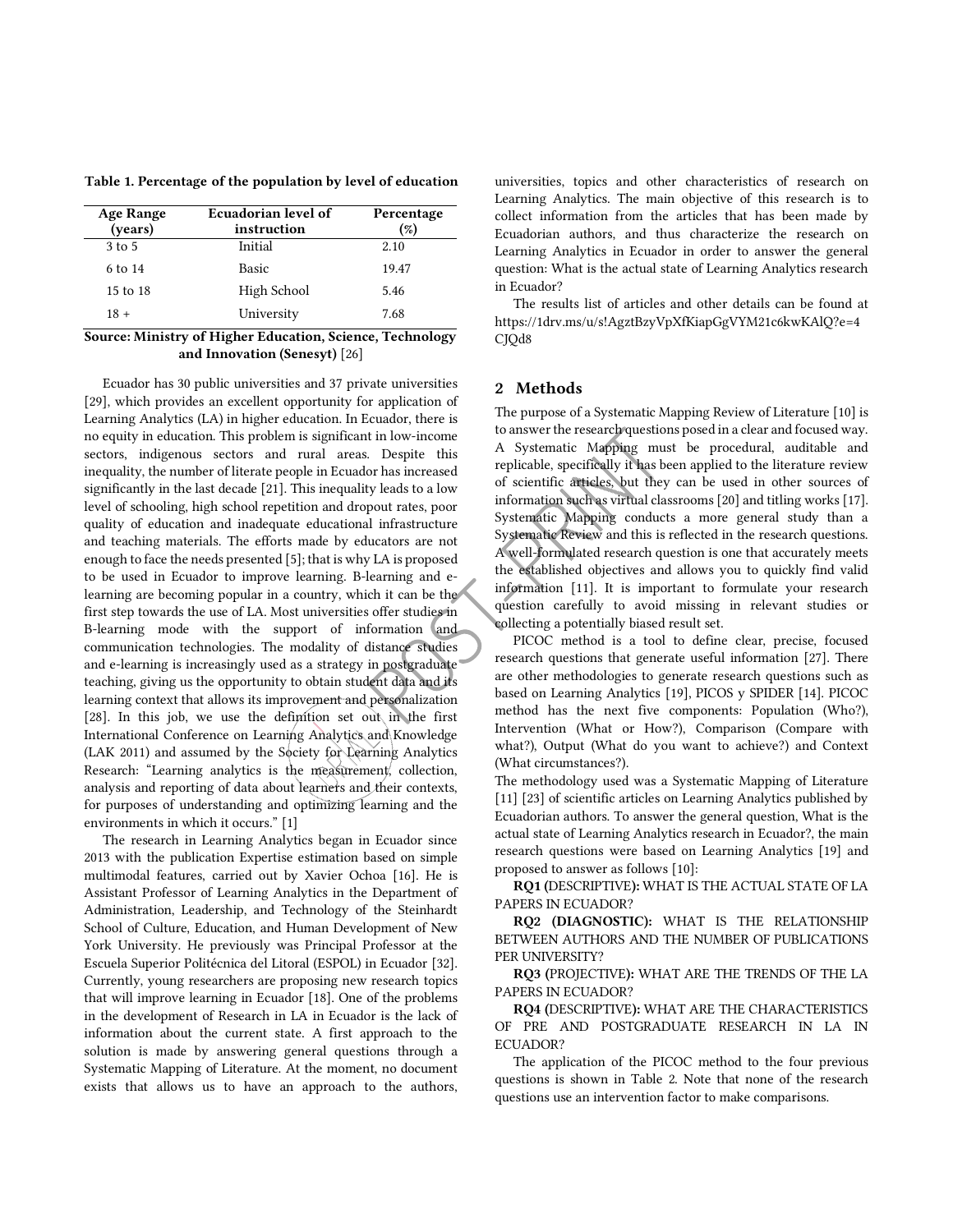#### Table 2**.** PICOC method

<span id="page-2-0"></span>

|                | RQ1                                  | RQ <sub>2</sub> | RQ3        | RQ4         |  |
|----------------|--------------------------------------|-----------------|------------|-------------|--|
| Population     | Learning Analytics papers in Ecuador | LA thesis       |            |             |  |
| Intervention   | Does not apply                       |                 |            |             |  |
| Comparison     | Does not apply                       |                 |            |             |  |
| <b>Outcome</b> | Descriptive                          | Diagnostic      | Projective | Descriptive |  |
|                | Analytics                            | Analytics       | Analytics  | Analytics   |  |
| Context        | Ecuador (since 2014 until June 2019) |                 |            |             |  |

The Outcome component (see [Table 2\)](#page-2-0) and the main research questions, allow to generate 18 subquestions distributed, as shown below:

### 1 RQ1 (DESCRIPTIVE): WHAT IS THE ACTUAL STATE OF LA PAPERS IN ECUADOR?

1.1 What was the first LA paper in Ecuador?

1.2 How many papers are about LA in Ecuador?

1.3 What is the total of Ecuadorian papers about LA by bibliographic database?

1.4 To which Ecuadorian universities do the authors that published on LA belong to?

1.5 Who are the Ecuadorian authors who have published about LA?

1.6 What type of sources of the LA articles are in Ecuador?

1.7 In what subarea are the LA articles?

1.8 What are the funding sponsors of LA Ecuadorian papers?

1.9 What types of publication source of LA Ecuadorian papers are? 2 RQ2 (DIAGNOSTIC): WHAT IS THE RELATIONSHIP BETWEEN AUTHORS AND THE NUMBER OF PUBLICATIONS PER UNIVERSITY? sele<br>
ian papers?<br>
ian papers are?<br>
RELATIONSHIP<br>
PUBLICATIONS<br>
IDS OF THE LA

3 RQ3 (PROJECTIVE): WHAT ARE THE TRENDS OF THE LA PAPERS IN ECUADOR?

3.1 How many articles will there be about LA in Ecuador?

3.2 How many articles will there be about LA in Scopus and WOS? 4 RQ4 (DESCRIPTIVE): WHAT ARE THE CHARACTERISTICS OF PRE AND POSTGRADUATE RESEARCH IN LA IN ECUADOR?

4.1 What was the first LA thesis in Ecuador?

4.2 How many theses are about LA in Ecuador?

4.3 What is the total of Ecuadorian theses about LA by year?

4.4 In which Ecuadorian Universities are the authors that published thesis on LA belong?

4.5 What are the Ecuadorian authors who have published theses about LA??

This research was done from 2014 until June 2019 (11 semesters in total). Here it is considered that a scientific article deals with Learning Analytics and has an Ecuadorian author if it responds to the search string proposed. It was used in several bibliographic search engines and follows search string. It was applied TITLE-ABS-KEY ("learning analytics") AND (LIMIT-TO (AFFILCOUNTRY, "Ecuador")) AND PUBYEAR > 2013.

RRAAE is a free repository of research documents of Ecuadorian Public Universities, its purpose is to facilitate the management, decentralization, organization, preservation and interoperability of open access digital content, generated by the institutions of the academic and scientific community of Ecuador [25]. RRAAE is also the national node that is part of the Federal Network of Institutional Repositories of Scientific Publications of Latin America [22].

Fifty-two scientific articles were found in Scopus [24], 22 in web of science (WOS) [31], 8 in IEEE [9] and 4 in RRAAE. 86 articles in total were found, 18 were repeated (8 IEEE, two RRAAE and 8 WOS articles were also repeated). Inclusion criteria determine the characteristics of the documents to be analyzed, exclusion criteria allow some documents to be removed from the study and the quality criteria do not allow for example gray literature documents [13].The inclusion criteria used were: 1) if it was the result of the search in one of the bibliographic bases used, 2) it was not a repeated scientific article, and 3) it was possible to access the complete document. Articles that did not meet the inclusion criteria, or none of the authors were Ecuadorian, were excluded (exclusion criteria). The quality criterion is guaranteed by the Scimago (JCR) and SJR impact factors maintained by scientific articles of Scopus and WOS, respectively. After applying the inclusion, exclusion, and quality criteria, 14 articles were selected by the web of science (WOS), 52 in Scopus, 0 in IEEE and 2 in RRAAE. The 68 resulting articles were downloaded, organized and read.

The process followed in the systematic mapping of literature is shown i[n Figure 1.](#page-3-0)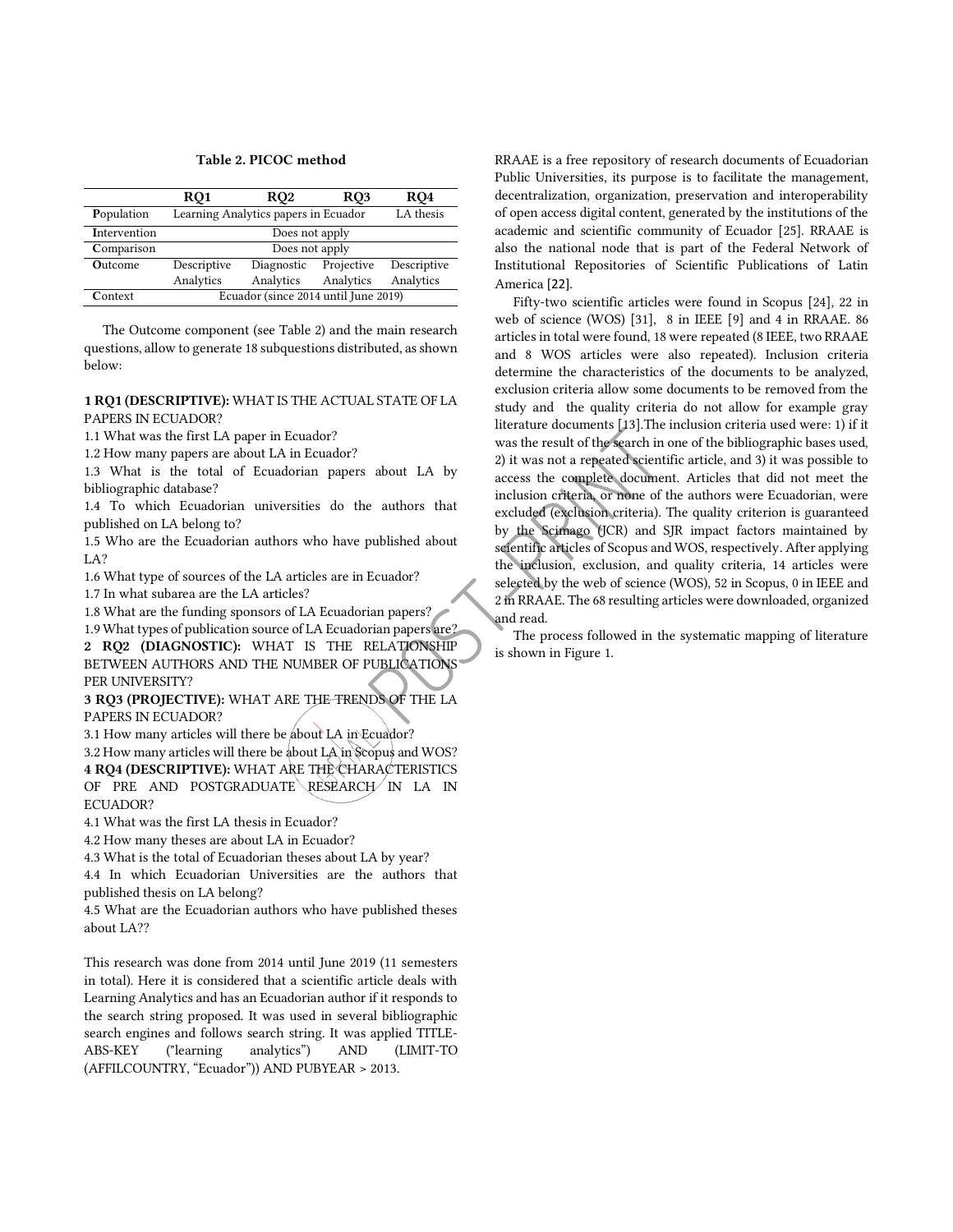

2014 until June 2019 (11 semesters)TITLE-ABS-KEY ("learning analytics") AND (LIMIT-TO ( AFFILCOUNTRY, "Ecuador" ) ) AND PUBYEAR > 2013



Figure 1: Mapping Review process

<span id="page-3-0"></span>The resources used were: statistical programming environment R-version 3.5.2, user interface RStudio-version 1.2.1335, bibliographic manager Zotero-version 5.069 and the Bibliographic Data Bases Scopus, web of science (WOS), IEEE and RRAAE. Other bibliographic databases were not used because they did not allow a search composed by nationality or Affiliation.

## 3 Results and discussion

It will answer the research questions, with its help of subquestions.

• RQ1 (DESCRIPTIVE): WHAT IS THE ACTUAL STATE OF LA PAPERS IN ECUADOR? Next, nine subquestions are answered:

RsQ1.1: What was the first LA paper in Ecuador? Authors are Ochoa, X., K. Chiluiza, G. Méndez, G. Luzardo, B. Guamán, y J. Castells. The title of conference paper is Expertise Estimation Based on Simple Multimodal Features. The Congress and year are ICMI 2013. The paper is about Multimodal Learning Analytics and shows a set of multimodal resources provided to the participants of the Second International Workshop on Multimodal Learning Analytics [16].

RsQ1.2: How many papers are about LA in Ecuador?

52 SCOPUS + 22 WOS + 8 IEEE + 4 RRAAE = 86

Eighty-six scientific articles on learning analytics in Ecuador, eight in IEEE, but all repeated. After removing the repeated papers and applying the inclusion, exclusion and quality criteria, the final number of papers was:

52 SCOPUS + 14 WOS + 2 RRAAE = 68

Finally, sixty-eight scientific articles on learning analytics in Ecuador were found.

RsQ1.3: What is the total of Ecuadorian papers about LA by bibliographic database? [Table](#page-3-1) 3 shows the results of the research question 3:

<span id="page-3-1"></span>Table 3**.** Papers about LA by bibliographic database

| YEAR          | 2013           | 2014 | 2015 | 2016 | 2017 | 2018 | June<br>2019 |  |
|---------------|----------------|------|------|------|------|------|--------------|--|
|               |                |      |      |      |      |      |              |  |
| <b>SCOPUS</b> | $\blacksquare$ | 3    | 9    | 10   | 8    | 13   | 8            |  |
| <b>WOS</b>    |                |      |      | 5    | 2    |      |              |  |
| <b>IEEE</b>   |                |      |      |      |      |      |              |  |
| <b>RRAAE</b>  |                |      |      |      |      |      |              |  |
|               |                |      |      |      |      |      |              |  |

52 of 68 documents belong to Scopus (76.4%), 14 of 68 documents belong to WOS (20.6%) and 2 to RRAAE (3%). All IEEE document was included in Scopus. Due to the high percentage of scientific articles in Scopus (more than 76%, maybe because Scopus is more popular), in order to answer the following research questions, the 52 articles published in Scopus will be taken as references.

RsQ1.4: To which Ecuadorian universities do the authors that published on LA belong to? [Figure 2](#page-4-0) shows the leading Universities of Ecuadorian authors that write about Learning Analytics.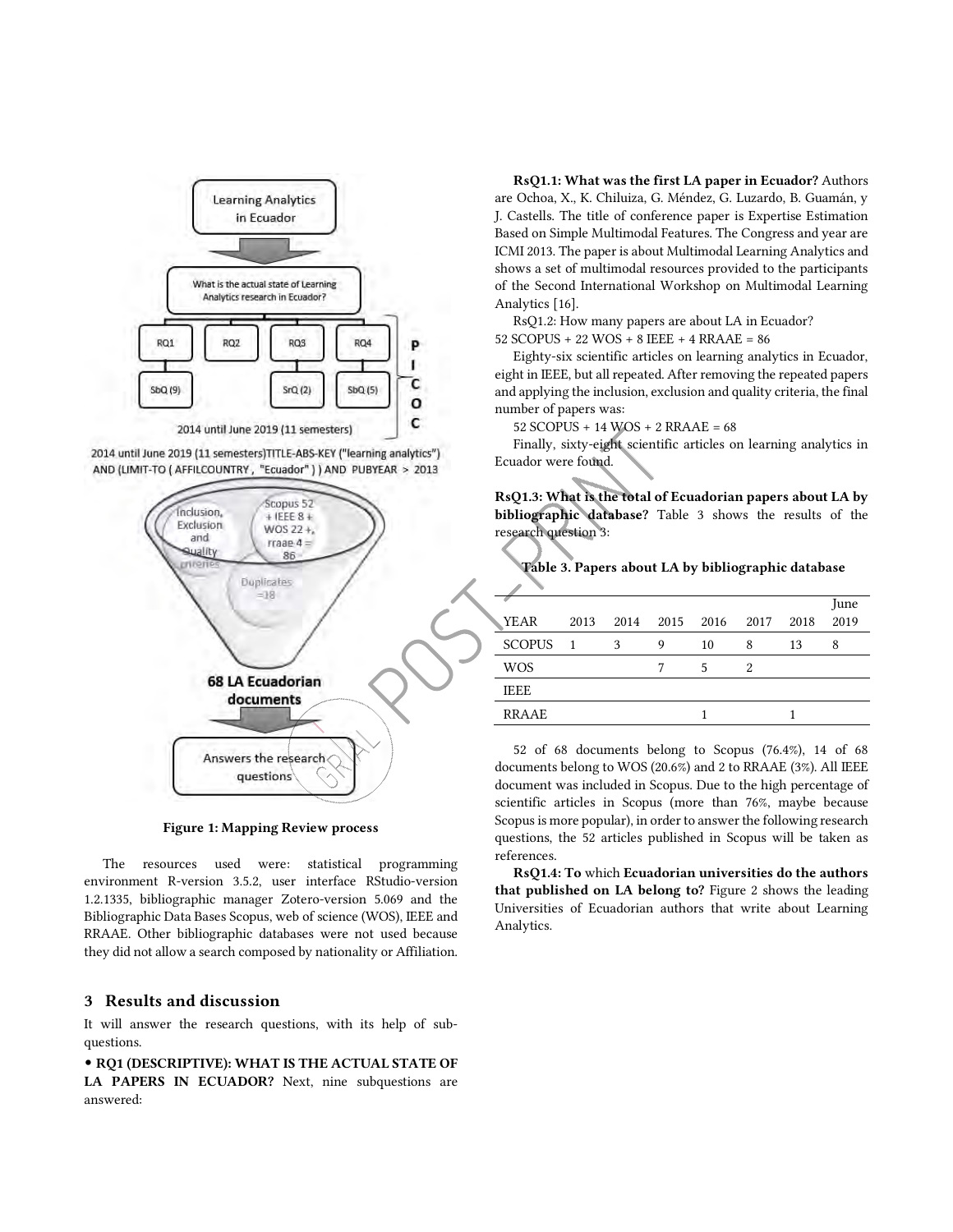

<span id="page-4-0"></span>Figure 2: First six universities (three in Ecuador)

In Figure 2, it can be seen that 41.4% of Ecuadorian publications are in Escuela Superior Politécnica del Litoral (ESPOL) [7], followed by 19% in Universidad Técnica Particular de Loja (UTPL) [30] and 8.6% by the Universidad de Cuenca [8], 69% of publications have Ecuadorian first author, 31% of the publications are made by Ecuadorians who are not the principal authors. The Universities of the primary authors are distributed in the University of the Andes of Venezuela, the Catholic University of Chile and the University d'Alicant in Spain.

RsQ1.5: Who are the Ecuadorian authors who have published about LA? [Figure 3](#page-4-1) shows the principal Ecuadorian authors who write about Learning Analytics.



<span id="page-4-1"></span>Figure 3: Five Ecuadorian authors according to Scopus

RsQ1.6: What type of sources of the LA articles are in Ecuador? The sources of the scientific articles in Learning Analytics are shown in number and percentages below: Conference Paper 55 (80.8%), Article 8 (11.7%), Editorial 2 (2.9%), Review 2 (2.9%), Undefined 1 (1.4%).

RsQ1.7: In what subarea are the LA articles? The subareas of the scientific articles in Learning Analytics are shown in number and percentages below: Psychology 2 (2.9%), Decision Sciences 3 (4.4%), Arts and Humanities 2 (2.9%), Mathematics 4 (5.8%), Engineering 11 (16.1%), Computer Science 46 (67.6%).

RsQ1.8: What are the funding sponsors of LA Ecuadorian papers? The main funding sponsor are shown in absolute frecuency below: Secretaría de Educación Superior, Ciencia, Tecnología e Innovación 4, Fondo Nacional de Desarrollo Científico y Tecnológico 2, Agencia Nacional de Investigación e Innovación 1, Comisión Nacional de Investigación Científica y Tecnológica 1, European Commission 1, European Geosciences Union 1, Fondo Nacional de Desarrollo Científico, Tecnológico y de Innovación Tecnológica 1, Fonds Wetenschappelijk Onderzoek 1, Ministry of Science, Innovation and Universities 1.

RsQ1.9: What types of publication source of LA Ecuadorian papers are? I[n Figure 4,](#page-4-2) the main sources of publication of papers on Learning Analytics in Ecuador are shown. Because the importance is shown in the results in Scopus and WOS.



Figure 4: Types of publication

<span id="page-4-2"></span>In Scopus, the most frequent publication source is Ceur (14), followed by ACM (8). In WOS, the most frequent publication source is LAK2016 (3), followed by ICM15 and ICM16 with one publication. The two RRAAE publications are not shown in Figure 4 because they are theses and have no publication source.

• RQ2 (DIAGNOSTIC): WHAT IS THE RELATIONSHIP BETWEEN AUTHORS AND THE NUMBER OF PUBLICATIONS PER UNIVERSITY? Universities are very sensitive to internal research groups. If a group changes its scientific production, the University will also. If one of the members of the research group changes its scientific production, so will the research group and the University. Scientific production can be severely affected if the principal investigator becomes absent. In Escuela Superior Politécnica del Litoral (ESPOL), the researcher Xavier Ochoa had change of university to another one. However, Xavier Ochoa is one of the most published researchers on Learning Analytics in Ecuador. The absence of Xavier Ochoa will significantly decrease the publications in Learning Analytics in Ecuador.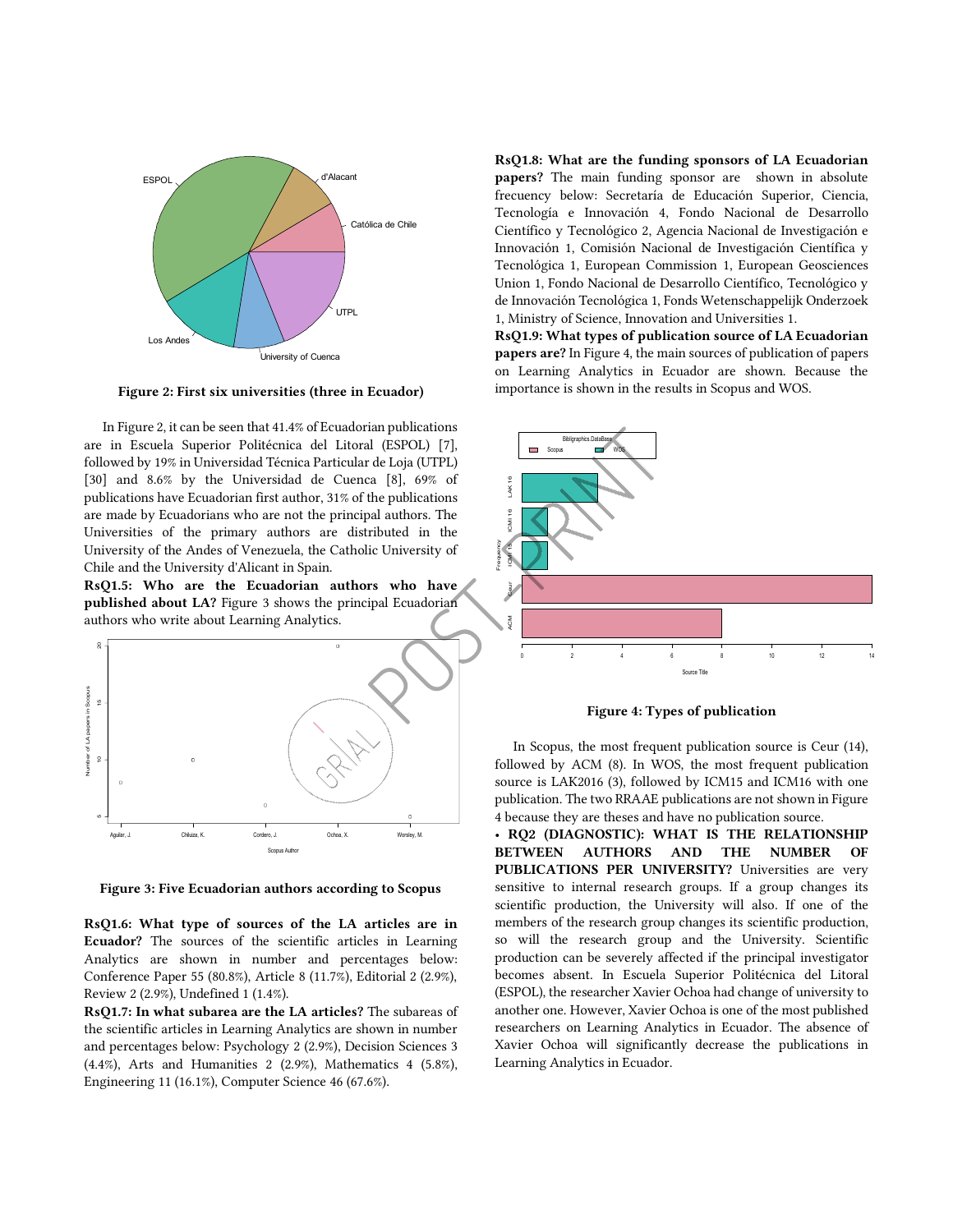• RQ3 (PROJECTIVE): WHAT ARE THE TRENDS OF PAPERS IN ECUADOR? Two subquestions are answered below:

RsQ3.1: How many articles will there be about LA in Ecuador? [Figure 5](#page-5-0) shows the trend of publications in Learning Analytics in Ecuador. It shows a tendency to grow by the next years. The trend line shows a relatively low coefficient of variation (48.47%).



**Figure 5: Trend in the number of LA papers in Ecuador** 

<span id="page-5-0"></span>In the years 2015 and 2016, local maximums are found because in 2015 the LAK15 was held and in 2016 the Second International Conference, CITI 2016 in Guayaquil-Ecuador was held. Through the trend line (fairly appropriate) it can be determined that in 2019 approximately there will be 18 new publications on Learning Analytics in Ecuador. That is by the second semester of 2019, it should be at least ten new publications. Ref Cound<br>
The Second<br>
The Second<br>
Ecuador Was<br>
Ecuador Was<br>
Ecuador Was<br>
Ecuador Was<br>
Ecuador Was<br>
That is by the CRR<br>
The The The The

RsQ3.2: How many articles will there be about LA in Scopus and WOS? Figure 6 shows the relationship between the publications i[n WOS and](#page-5-1) Scopus over time. Publications in WOS tend to decrease (0, 0, 7, 5, 2, 0), while publications in Scopus tend to grow (1, 3, 9, 10, 8, 13) over time (2013, 2014, 2015, 2016, 2017, 2018).



**Figure 6: Bubble chart between publications in WOS and Scopus in time** 

<span id="page-5-1"></span>The growth model for publications in Scopus is inappropriate, with a coefficient of variation of 0%.

• RQ4 (DESCRIPTIVE): WHAT ARE THE CHARACTERISTICS OF PRE AND POSTGRADUATE RESEARCH IN LA IN ECUADOR? Five subquestions are answered below:

RsQ4.1: What was the first LA thesis in Ecuador? The first Learning Analytics document it was found on the thesis: ONTOLOGY FOR MODELLING AND UNDERSTANDING EDUCATIONAL DATA AND CONCEPTS-AN APPLICATION TO LEARNING ANALYTICS FOR SECONDARY PROJECT [4]. The Author was Cueva Rueda, Rodrigo Alejandro and his advisor was Sancho Sansó, María Ribera. However, the first thesis in an Ecuadorian University was: ESTUDIO COMPARATIVO DEL ANÁLISIS ESTADÍSTICO IMPLICATIVO Y EL LEARNING ANALYTICS EN RELACIÓN AL USO DE LAS TÉCNICAS DE EXPLORACIÓN DE DATOS EDUCATIVOS [15], whose author was Naranjo Serrano, Mauricio Medardo and his advisor was Pazmiño Maji, Rubén Antonio.

RsQ4.2: How many theses are about LA in Ecuador? In the network of open access repositories of Ecuador (RRAAE), two Master Theses [15] [3] were found. Also, two papers were found [2][12] and zero pre-graduate theses.

RsQ4.3: What is the total of Ecuadorian theses about LA by year? In the network of open access repositories of Ecuador (RRAAE), we found one Master Thesis in 2016 [3] and one Master Thesis [15] in 2018 [15][. Table 4 s](#page-5-2)hows the results of the research question RsQ4.3:

## <span id="page-5-2"></span>Table 4**.** Ecuadorian Scientifics documents about LA by year

|             |      |      |      |      |      |      | June |
|-------------|------|------|------|------|------|------|------|
| <b>YEAR</b> | 2013 | 2014 | 2015 | 2016 | 2017 | 2018 | 2019 |
| Pre-        |      |      |      |      |      |      |      |
| graduate    |      |      |      |      |      |      |      |
| Thesis      |      |      |      |      |      |      |      |
| Master      |      |      |      |      |      |      |      |
| thesis      |      |      |      | 1    |      |      |      |
| Total       |      |      |      |      |      |      |      |

RsQ4.4: In which Ecuadorian Universities are the authors that published thesis on LA belong? One thesis (2018): Pontificia Universidad Católica del Ecuador [15] and one thesis (2016): Universidad Politécnica de Cataluña [3] (but, no is a Ecuadorian University).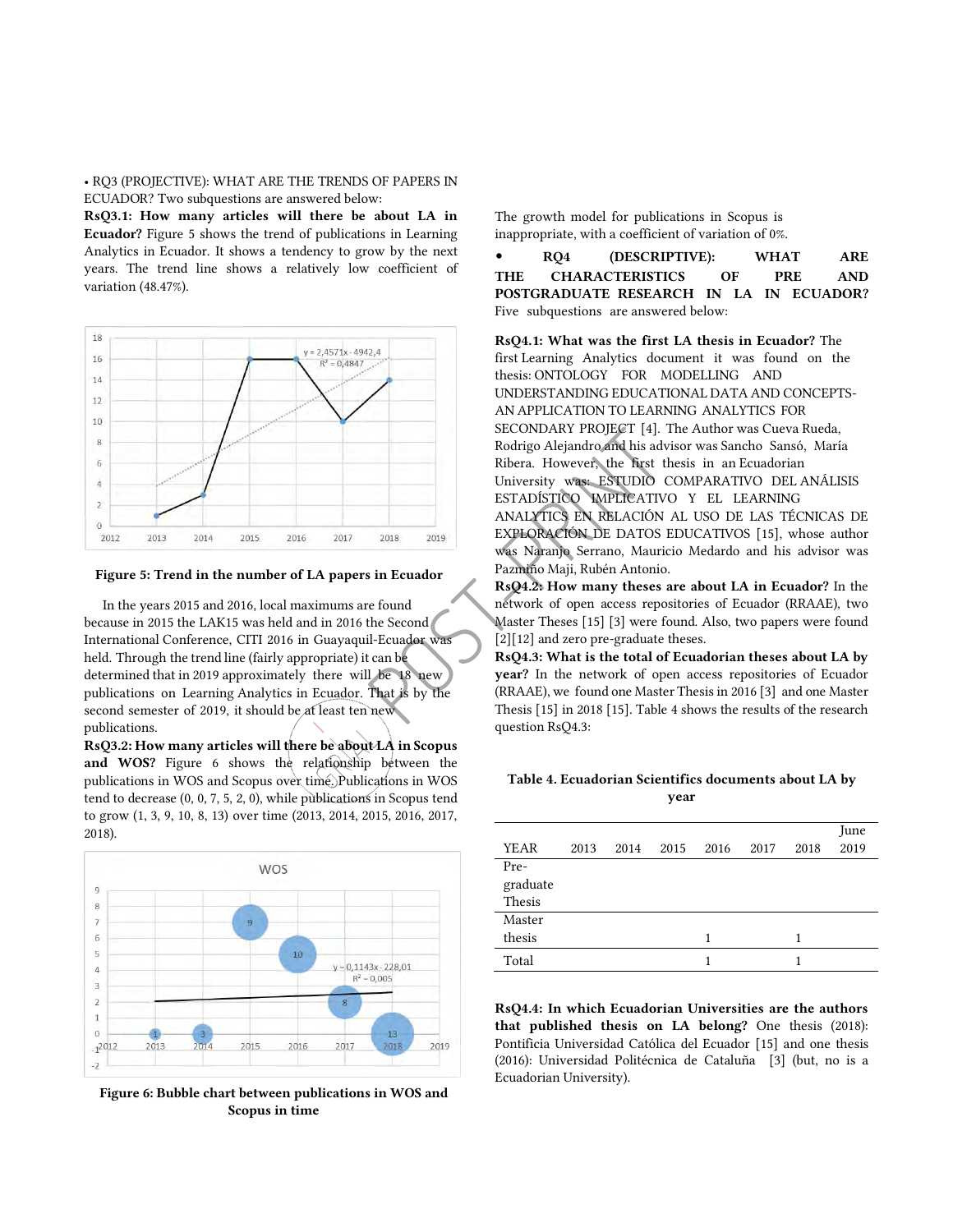RsQ4.5: What are the Ecuadorian authors who have published theses about LA? One thesis (2016): Casanovas Muñoz, Jordi [3] and one thesis (2018): Naranjo Serrano Mauricio Medardo [15]

## 4 Conclusions

The history of research in LA in Ecuador began in 2013 with Xavier Ochoa and a publication on multimodal resources held at the ICMI congress. After 2013 Ecuador has continuously publishing and growing. 2018 was the highest year in publications (13), but by 2019, it will surely be better because there are already eight publications in the first semester. Until last year (2018) Xavier Ochoa was a research professor at Escuela Superior Politécnica del Litoral (41.4%), his research led the university to place as the first in Ecuador, followed by the Universidad Técnica Particular de Loja (19%) and the Universidad de Cuenca (8,6%). The three universities together have produced 69% of the scientific work in Learning Analytics. Most papers were published in conferences, notably Computer Science 42 (64.6%) in Ceur and Engineering 10 (15.4%). The primary funding sponsors are Secretaría de Educación Superior, Ciencia, Tecnología e Innovación and Fondo Nacional de Desarrollo Científico y Tecnológico. The absence of Xavier Ochoa will significantly decrease the publications in Learning Analytics in Escuela Superior Politécnica del Litoral (ESPOL) and Ecuador. Using data from the last five years, it has been projected that ten new publications related to Learning Analytics will be produced by the second semester of 2019. Publications in WOS tend to decrease, while publications in Scopus tend to grow. Although the publications in Scopus tend to grow, the linear model is inappropriate to predict. To answer the research question number 4, the RRAAE network has been used in its entirety. Concerning undergraduate research, no research work was found in Learning Analytics. Regarding the postgraduate research on Learning Analytics, two publications and two Master's theses have been found. Only one of the theses have been carried out in an Ecuadorian University (Pontificia Universidad Católica del Ecuador). The thesis titled "Comparative study of the statistical implicative analysis and the Learning Analytics in relation to the use of the techniques of exploration of educational data" was done in 2018 by Mauricio Naranjo Serrano and directed by Rubén Pazmiño Maji. The thesis work indicated is not related to any of the results presented in questions 1, 2 and 3. The research in the research groups is quite good, but in some cases, it depends only on the leading researcher. Undergraduate research in LA is null. Postgraduate research in LA is very little. The antecedent facts lead us to conclude that there is no integrated research system in Learning Analytics that considers research groups, pre-degree research and postgraduate. tics in Escuela<br>
ador. Using data<br>
10 | Isarch<br>
11 | Kirch<br>
produced by the<br>
end to decrease,<br>
13 | Melin<br>
although the<br>
inear model is<br>
(14) Melin<br>
end in Learning<br>
terive specific<br>
produced in an Internation of the stat

## ACKNOWLEDGEMENTS

We want to thank the University of Salamanca PhD Programme on Education in the Knowledge Society scope (http://knowledgesociety.usal.es). Similarly, we are grateful to Escuela Superior Politécnica de Chimborazo for funding the perform of this research.

## **REFERENCES**

- [1] 1st International Conference on Learning Analytics and Knowledge 2011 | Connecting the technical, pedagogical, and social dimensions of learning analytics: https://tekri.athabascau.ca/analytics/. Accessed: 2019-06-25.
- Aguilar, J. et al. 2017. Learning analytics tasks as services in smart classrooms. Universal Access in the Information Society. (2017), 1–17.
- [3] Casanovas Muñoz, J. 2016. Ontology for modelling and understanding educational data and concepts: an application to Learning Analytics for Secondary project. Universitat Politècnica de Catalunya.
- [4] Cueva Rueda, R.A. 2016. Ontology for modelling and understanding educational data and concepts-An application to Learning Analytics for Secondary project. (2016).
- [5] Díaz, G.V. 2006. Situación de la educación en el Ecuador. Observatorio de la Economía Latinoamericana. 70 (2006).
- [6] Education in Ecuador Wikipedia: https://en.wikipedia.org/wiki/Education\_in\_Ecuador#CITEREFRojas2003. Accessed: 2019-06-26.
- ESPOL: http://www.espol.edu.ec/. Accessed: 2019-06-30.
- [8] Inicio | Universidad de Cuenca: https://www.ucuenca.edu.ec/. Accessed: 2019- 06-30.
- [9] irothe3m 2015. IEEE Global Engineering Education Conference (EDUCON), 2015: 18 - 20 March 2015, Tallinn University of Technology (TUT), Tallinn, Estonia. (2015).
- [10] Jesson, J. et al. 2011. Doing your literature review. SAGE.
- [11] Kitchenham, B.A. et al. 2016. Evidence-based software engineering and systematic reviews. CRC Press.
- [12] Kizilcec, R.F. et al. 2017. Self-regulated learning strategies predict learner behavior and goal attainment in Massive Open Online Courses. Computers & education. 104, (2017), 18–33.
- [13] Meline, T. 2006. Selecting studies for systematic review: Inclusion and exclusion criteria. Contemporary issues in communication science and disorders. 33, 21– 27 (2006).
- [14] Methley, A.M. et al. 2014. PICO, PICOS and SPIDER: a comparison study of specificity and sensitivity in three search tools for qualitative systematic reviews. BMC health services research. 14, 1 (2014), 579.
- [15] Naranjo Serrano, M.M. and Pazmiño Maji, R.A. 2018. Estudio comparativo del anàlisis estadìstico implicativoy el Learning Analytics en relaciòn al uso de las tècnicas de exploracoòn de datos educativos. (2018).
- [16] Ochoa, X. et al. 2013. Expertise estimation based on simple multimodal features. ICMI 2013 - Proceedings of the 2013 ACM International Conference on Multimodal Interaction (Sydney, NSW, 2013), 583–590.
- [17] Pazmiño-Maji, R.A. et al. 2019. Caracterización de la investigación de pregrado en la Escuela Superior Politécnica de Chimborazo: Un Mapeo Sistemático con nuevas técnicas de las Analíticas de Aprendizaje. VII evento internacional La Universidad En El Siglo XXI (). (2019).
- [18] Pazmiño-Maji, R.A. et al. 2019. La investigación de pregrado en la Escuela Superior Politécnica de Chimborazo: Mapeo sistemático y analíticas. (2019).
- [19] Pazmiño-Maji, R.A. et al. 2019. LA INVESTIGACION DE PREGRADO EN LA ESCUELA SUPERIOR POLITECNICA DE CHIMBORAZO: MAPEO SISTEMATICO Y ANALITICAS. Revista Científica ECOCIENCIA. 6, (2019), 25.
- [20] Pazmiño-Maji, R.A. et al. 2017. Mapeo Sistemático en B-Learning: Aplicación a cursos moodle sobre Análisis Estadístico Implicativo. (2017).
- [21] Ponce, J. 2000. La educación básica en el Ecuador. Problemas y propuestas de solución. Documentos de Trabajo del SIISE. 3 (2000).
- [22] rraae: http://www.rraae.org.ec/. Accessed: 2019-07-29.
- [23] Schwarzer, G. et al. 2015. Meta-analysis with R. Springer.
- [24] Scopus Document search results:

https://www.scopus.com/results/results.uri?sort=plff&src=s&st1=%22learning+analytics%22&nlo=&nlr=&nls=&sid=526b10575b93 d4016c53741d8e345585&sot=b&sdt=cl&cluster=scoaffilctry%2c%22Ecuador%22 %2ct&sl=35&s=TITLE-ABS-

KEY%28%22learning+analytics%22%29&origin=resultslist&zone=leftSideBar&e ditSaveSearch=&txGid=641ae6cf495ba38c604a9d63ede5d310. Accessed: 2019-